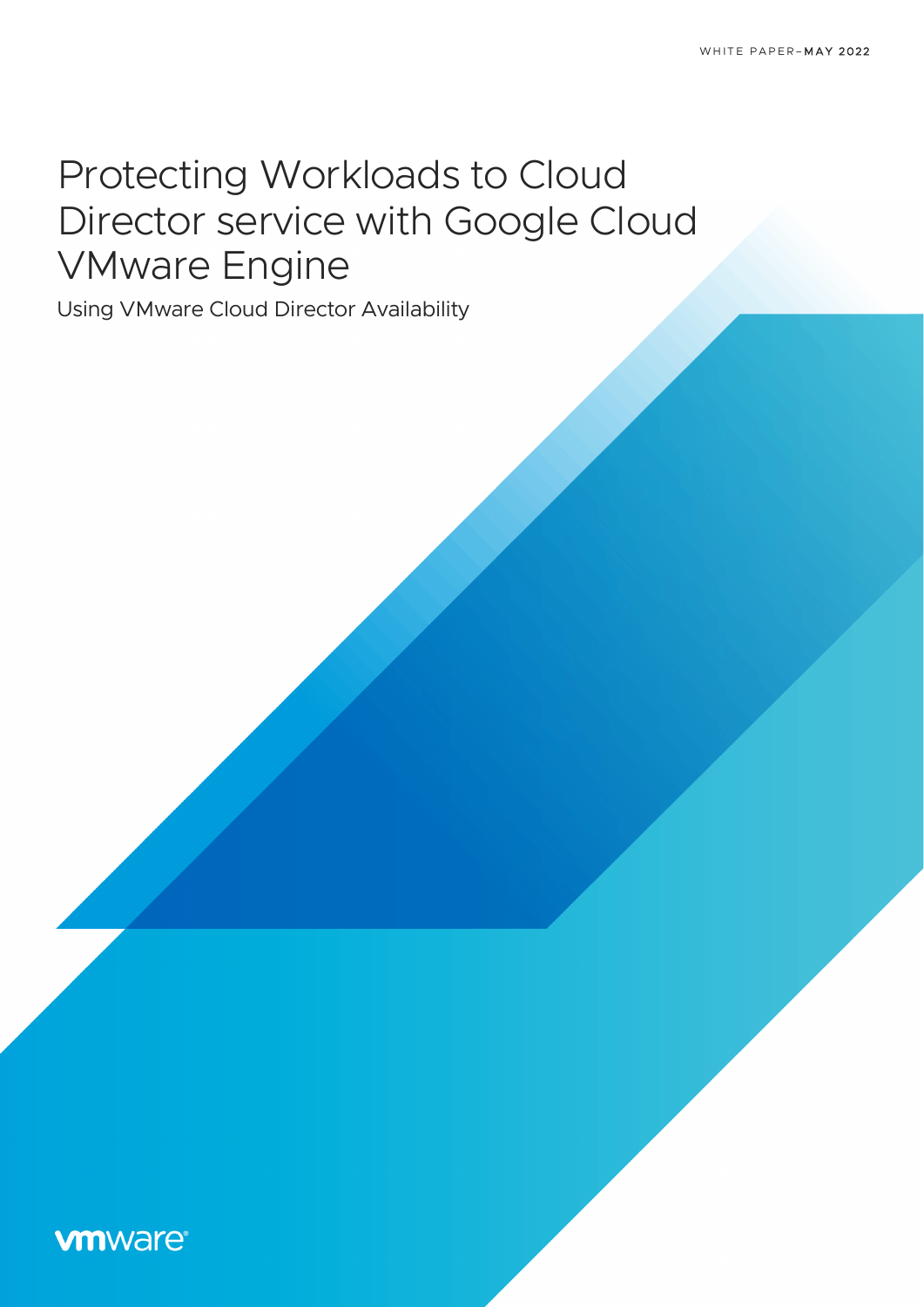# Table of contents

| High-Level Architecture                                                                                          | 5 |
|------------------------------------------------------------------------------------------------------------------|---|
| <b>Possible Operations</b>                                                                                       | 5 |
| On-Premises VMware Cloud Director to VMware Cloud Director service with Google Cloud VMware Engine 6             |   |
| High-Level Architecture                                                                                          | 6 |
| <b>Possible Operations</b>                                                                                       | 6 |
| VMware Cloud Director service with VMC on AWS to VMware Cloud Director service with Google Cloud VMware Engine 6 |   |
| High-Level Architecture                                                                                          | 6 |
| <b>Possible Operations</b>                                                                                       |   |
| VMware Cloud Director service with Google Cloud VMware Engine to VMware Cloud Director service with Google Cloud |   |
| High-Level Architecture                                                                                          | 7 |
| <b>Possible Operations</b>                                                                                       |   |
|                                                                                                                  |   |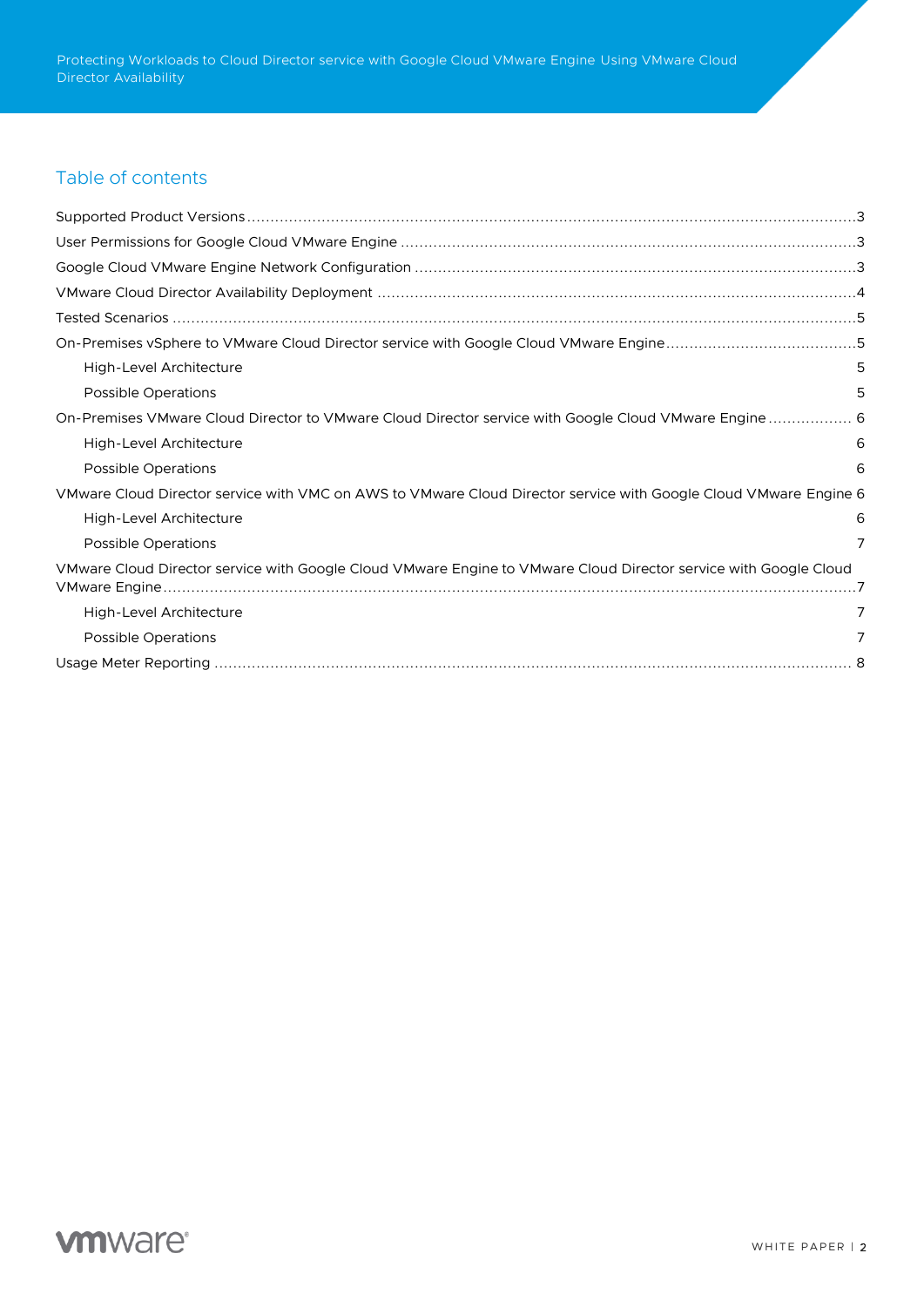Protecting Workloads to Cloud Director service with Google Cloud VMware Engine Using VMware Cloud Director Availability

## Supported Product Versions

The following versions of VMware Cloud Director Availability, VMware Cloud Director, VMware Cloud Director service and more were tested.

| Product                                        | Version       |
|------------------------------------------------|---------------|
| <b>VMware Cloud Director Availability</b>      | 4.3.1         |
| VMware Cloud Director Availability On-Premises | 4.3.1         |
| VMware Cloud Director (On-Premises)            | $10.3 \times$ |
| VMware Cloud Director (Cloud Director service) | 10.3.2        |
| vCloud Usage Meter                             | 4.5           |
| VMware vSphere                                 | 7.0U2-U3      |

## User Permissions for Google Cloud VMware Engine

The default vSphere administrative user that comes with Google Cloud VMware Engine is *[CloudOwner@gve.local](mailto:CloudOwner@gve.local)*. Despite its administrative rights, the CloudOwner user misses some privileges (like Host.Config.Connection, for example) for the VMware Cloud Director Availability Classic data engine to operate properly.

Even the temporary elevation of the CloudOwner privileges (*[link](https://cloud.google.com/vmware-engine/docs/private-clouds/howto-elevate-privilege)*) does not help to perform a successful replication.

However, out-of-the-box Google Cloud VMware Engine creates 5 vSphere solution users with full administrative privileges. They are intended to be used by products like VMware Cloud Director, VMware SRM and also other VMware and non-VMware tools.

By using one of the solution users during the VMware Cloud Director Availability configuration, the product can successfully create and maintain a healthy replication. A description of the solution user accounts and steps how to enable them is available *[here](https://cloud.google.com/vmware-engine/docs/vmware-platform/howto-solution-user-accounts)*.

#### NOTE: The password of the solution user expires 365 days after it was changed last. This means resetting it needs to be considered every year not to disrupt the service.

# Google Cloud VMware Engine Network Configuration

In terms of internal networking and communication, Google Cloud VMware Engine is not as restrictive as VMC on AWS, for example. There is no need to define firewall rules for enabling the VMware Cloud Director Availability appliances to access the ESXi hosts, for example.

Still these requirements need to be met:

- 1. Have a network segment for the VMware Cloud Director Availability appliances to connect to. It can be an existing one or specially created for VMware Cloud Director Availability. Managing network segments is done directly through the VMware NSX-T Data Center UI deployed in Google Cloud VMware Engine. For further instructions, please refer to the VMware NSX-T Data Center *[user documentation](https://docs.vmware.com/en/VMware-NSX-T-Data-Center/index.html)*.
- 2. Request a new public IP and forward it to the VMware Cloud Director Availability Cloud Tunnel appliance internal IP address.

| Name * @                                                                                                 |
|----------------------------------------------------------------------------------------------------------|
| <b>VCDA Tunnel</b>                                                                                       |
| Public IP                                                                                                |
| 34.124.170.14                                                                                            |
| Location *                                                                                               |
| asia-southeast1                                                                                          |
| Private cloud                                                                                            |
| 01.SouthEast.Asia.GCVE.SDDC.CloudHappens.IO                                                              |
| Attached local address * @                                                                               |
| 172.26.46.202                                                                                            |
| You need to open Firewall ports to enable traffic on this IP address through the Firewall Table feature. |

Figure 1: Google Cloud VMware Engine Public IP Request Form

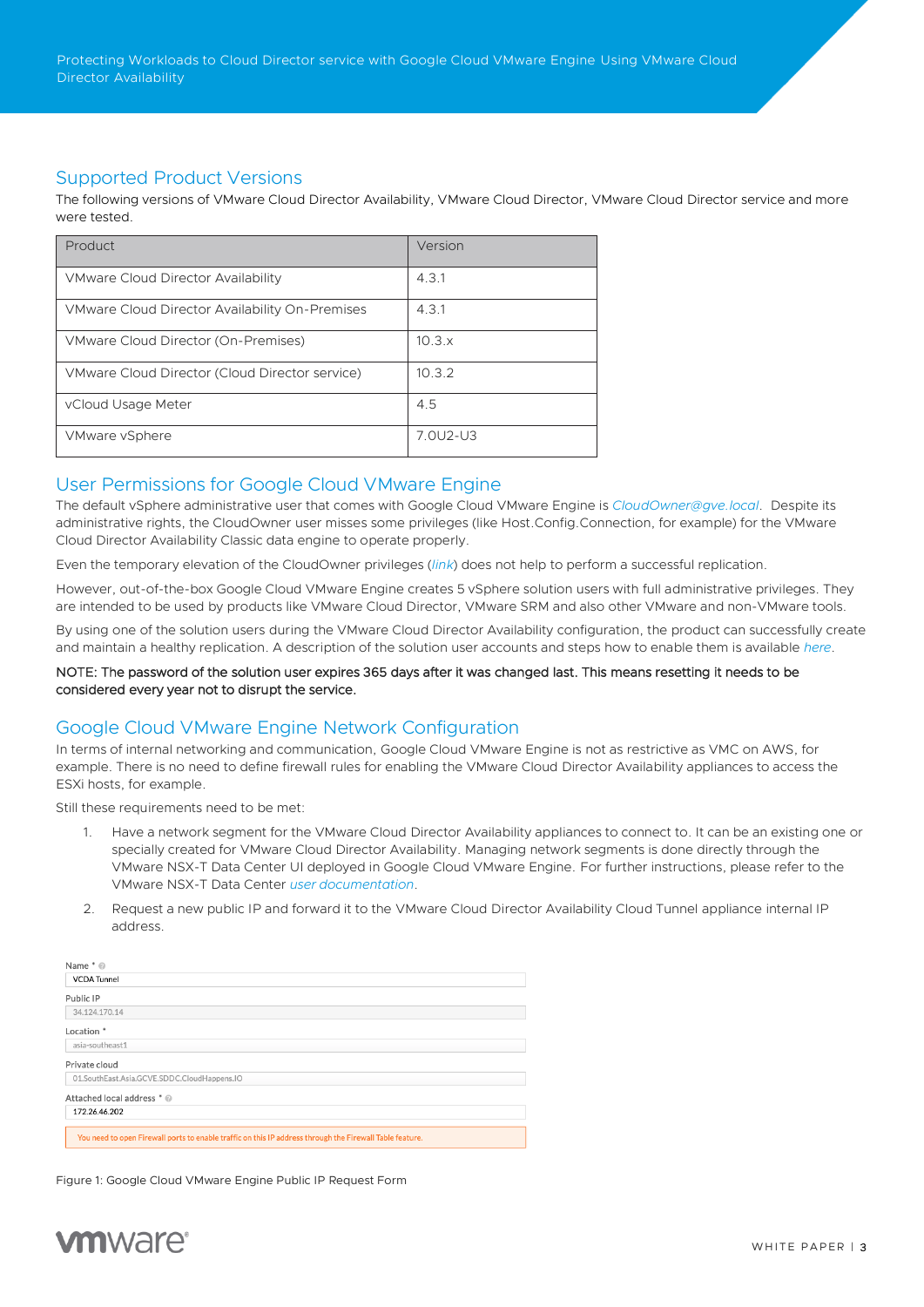3. Define a firewall table that will allow incoming traffic to the Cloud Tunnel.

| Edit Firewall Rule Tunnel 2                                          |                                                                                                                                                    |                                                                                                                                                                           |
|----------------------------------------------------------------------|----------------------------------------------------------------------------------------------------------------------------------------------------|---------------------------------------------------------------------------------------------------------------------------------------------------------------------------|
| Name*<br>Tunnel                                                      | Priority * @<br>100                                                                                                                                |                                                                                                                                                                           |
| Traffic type *<br>Private Cloud, internet or VPN traffic - stateless | Public IP - stateful                                                                                                                               | Protocol * @<br>TCP<br><b>UDP</b>                                                                                                                                         |
| Direction * @<br>Outbound<br>Inbound<br>Action * @<br>Allow<br>Deny  | $\mathfrak{S}^{\mathfrak{S}}$ Source $^{\ast}$ $\circledcirc$<br>CIDR Block<br>Any<br>Source port range *<br>Port range<br>Any<br>65535<br>$\circ$ | 图 Destination (VMware Engine network) * @<br>Public IP<br>Any<br>34.124.170.14<br>٠<br>$\rightarrow$<br>Destination port range *<br>Any<br>Port range<br>65535<br>$\circ$ |

Figure 2: Google Cloud VMware Engine Firewall Table Configuration

#### VMware Cloud Director Availability Deployment

The VMware Cloud Director Availability appliances deployment is following the typical sequence of deployment steps that can be found in the *[documentation](https://docs.vmware.com/en/VMware-Cloud-Director-Availability/4.3/VMware-Cloud-Director-Availability-Install-Config-Upgrade-Cloud/GUID-C624627F-8259-449B-93DB-BC662C6D58C6.html)*.

The only consideration to be made is during the Initial Setup Wizard when specifying the data engine (Classic or VMC). When the Classic data engine is selected, the solution user credentials need to be provided when connecting to the Lookup service. And when the VMC engine is selected, both CloudOwner and solution user can be used for connecting to the Lookup service.



Figure 3: Data Engine Selection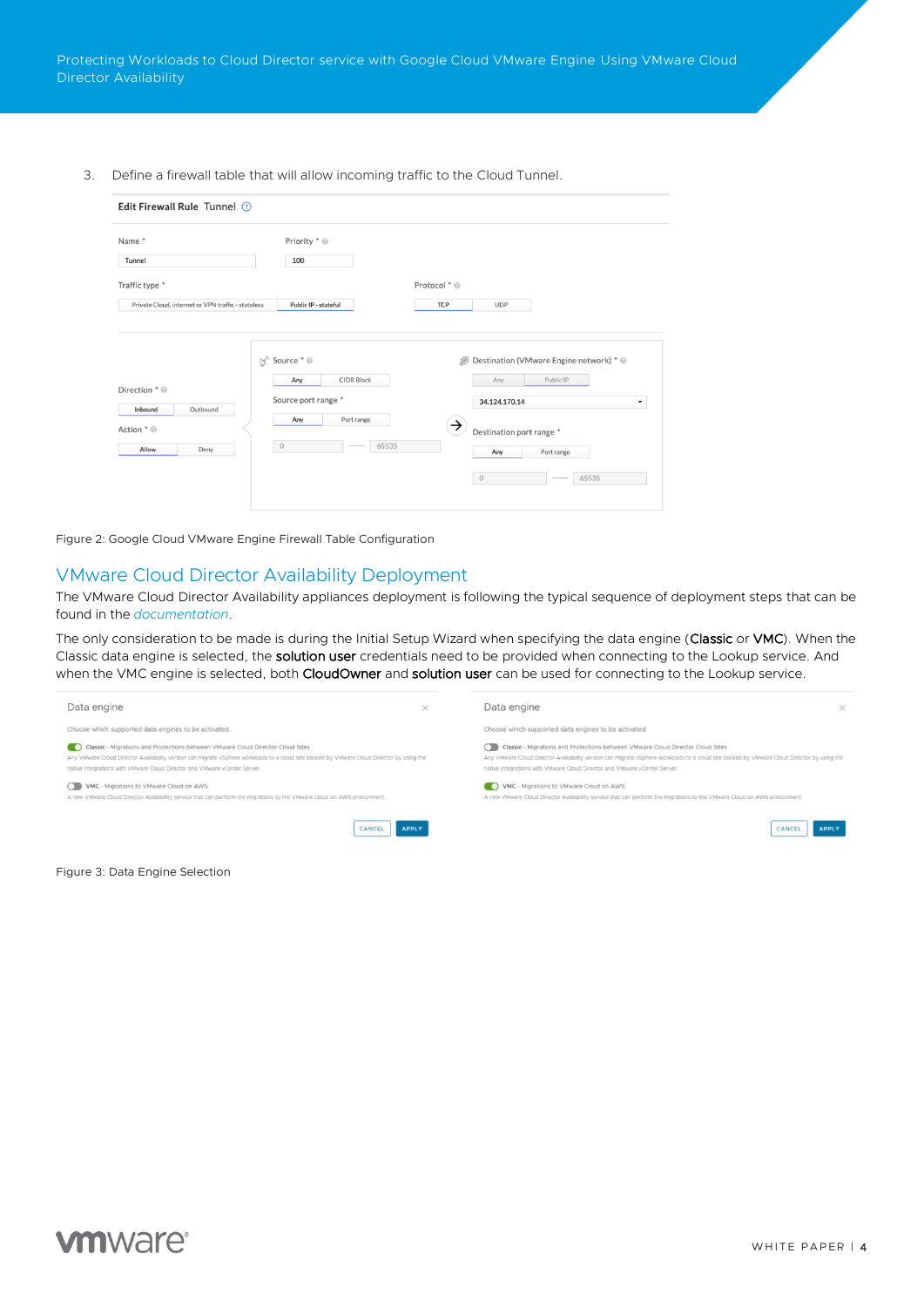Protecting Workloads to Cloud Director service with Google Cloud VMware Engine Using VMware Cloud Director Availability

## Tested Scenarios

VMware Cloud Director Availability supports several different scenarios for protecting workloads to VMware Cloud Director service with a Google Cloud VMware Engine SDDC:

- On-Premises vSphere to VMware Cloud Director service with Google Cloud VMware Engine
- On-Premises VMware Cloud Director to VMware Cloud Director service with Google Cloud VMware Engine
- VMware Cloud Director service with VMC on AWS to VMware Cloud Director service with Google Cloud VMware Engine
- VMware Cloud Director service with Google Cloud VMware Engine to VMware Cloud Director service with Google Cloud VMware Engine

# On-Premises vSphere to VMware Cloud Director service with Google Cloud VMware Engine

### High-Level Architecture



Figure 4: On-Premises to Cloud architecture

## Possible Operations

Depending on the user account used during the VMware Cloud Director Availability configuration when deployed at the destination Google Cloud VMware Engine SDDC, there are two possible options for this scenario.

| Data Engine | User                 | Migration | Protection | Reverse |
|-------------|----------------------|-----------|------------|---------|
| <b>VMC</b>  | CloudOwner@gve.local | Yes       | N/A        | N/A     |
| Classic     | Solution user        | Yes       | Yes        | Yes     |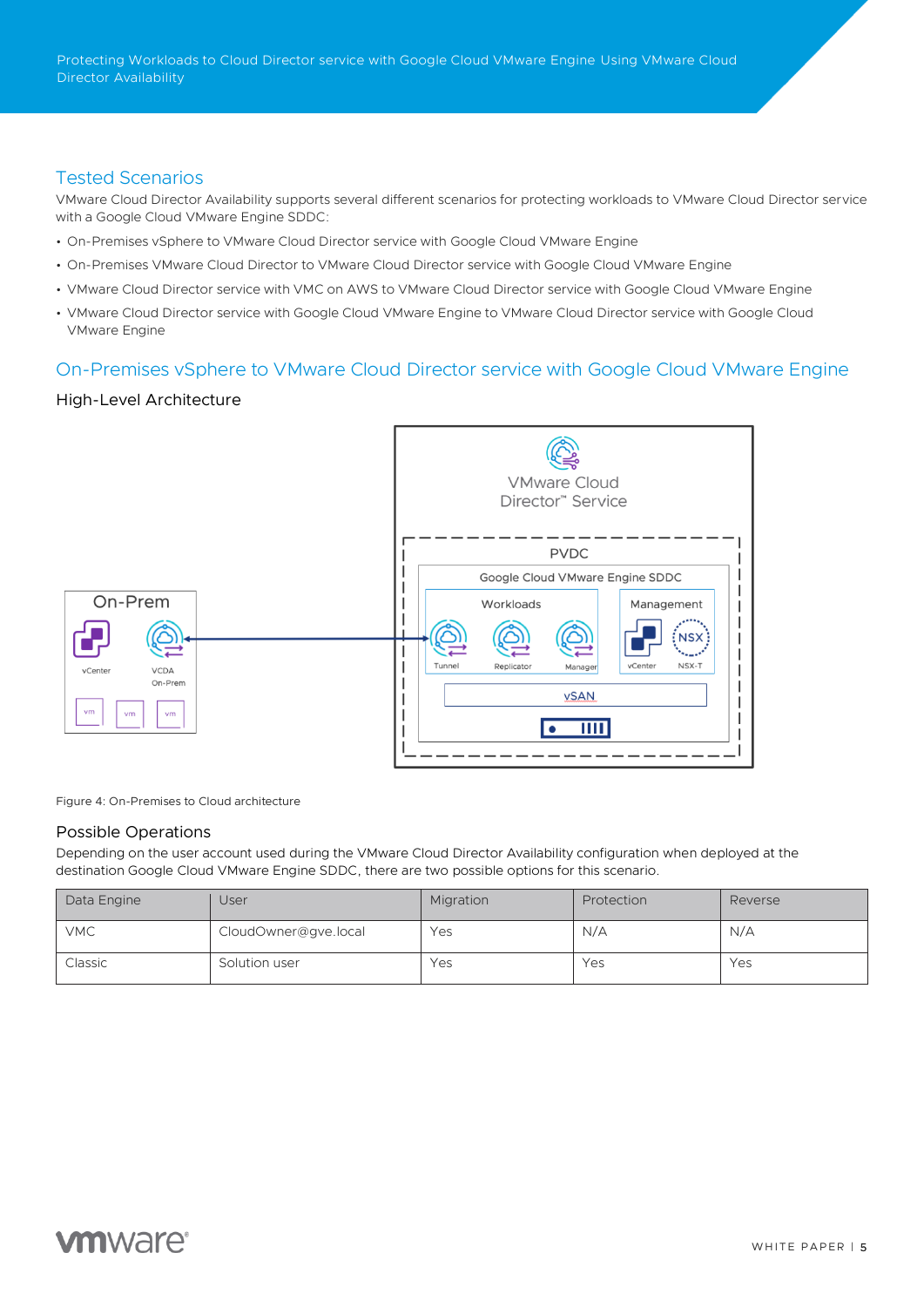# On-Premises VMware Cloud Director to VMware Cloud Director service with Google Cloud VMware Engine

# High-Level Architecture



Figure 5: Cloud to Cloud architecture

### Possible Operations

Depending on the user account used during the VMware Cloud Director Availability configuration when deployed at the destination Google Cloud VMware Engine SDDC, there are two possible options for this scenario.

| Data Engine | Jser                 | Migration | Protection | Reverse |
|-------------|----------------------|-----------|------------|---------|
| <b>VMC</b>  | CloudOwner@gve.local | Yes       | N/A        | N/A     |
| Classic     | Solution user        | Yes       | Yes        | Yes     |

# VMware Cloud Director service with VMC on AWS to VMware Cloud Director service with Google Cloud VMware Engine

## High-Level Architecture



Figure 6: Cloud to Cloud architecture

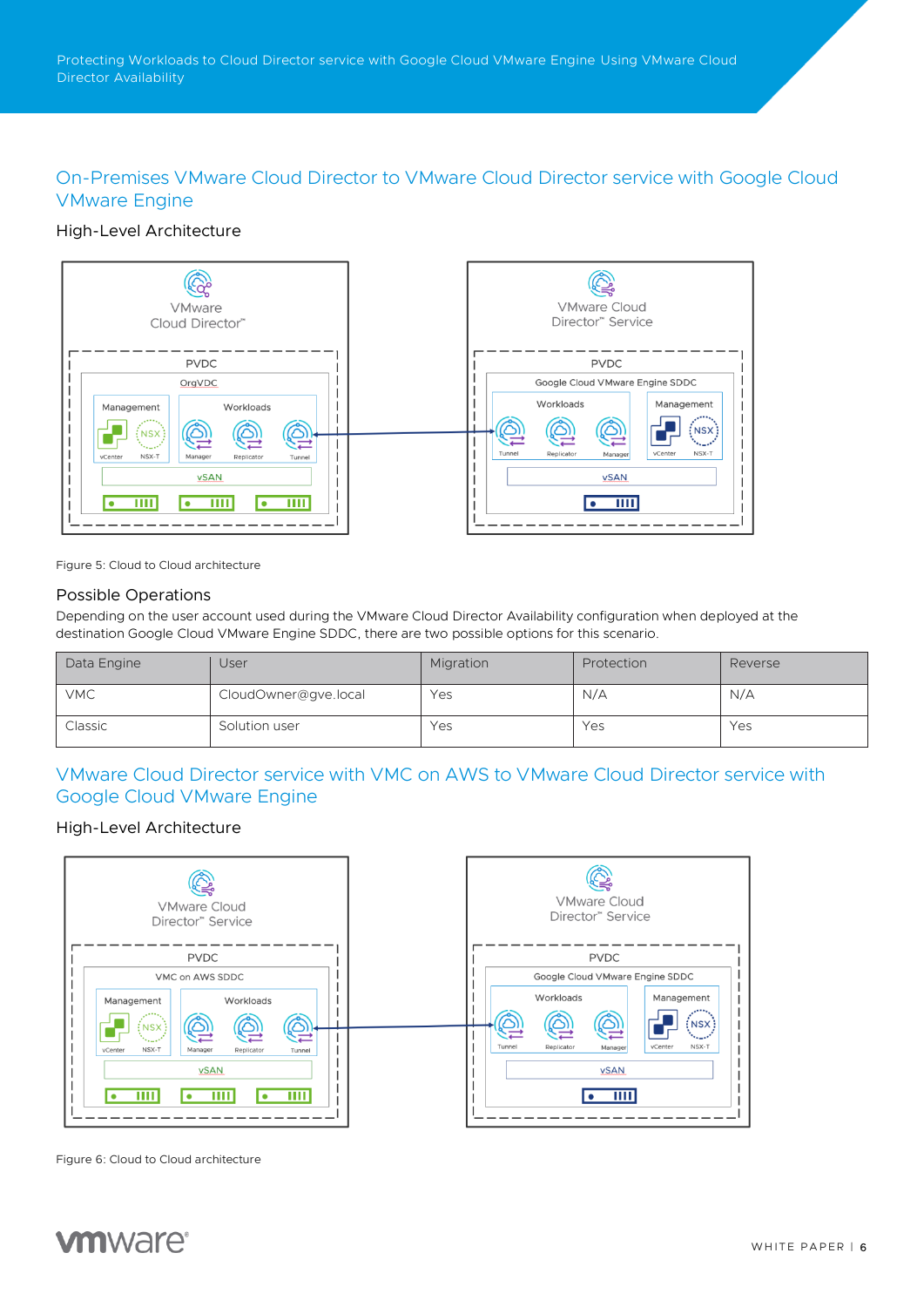## Possible Operations

Due to the access specifics when VMware Cloud Director Availability is deployed at a VMC on AWS SDDC, only VMC data engine can be used for this scenario.

| Data Engine | Jser                 | Migration | Protection | Reverse |
|-------------|----------------------|-----------|------------|---------|
| <b>VMC</b>  | CloudOwner@gve.local | Yes       | N/A        | N/A     |

# VMware Cloud Director service with Google Cloud VMware Engine to VMware Cloud Director service with Google Cloud VMware Engine

## High-Level Architecture



Figure 7: Cloud to Cloud architecture

## Possible Operations

Depending on the user account used during the VMware Cloud Director Availability configuration when deployed at the destination Google Cloud VMware Engine SDDC, there are two possible options for this scenario.

| Data Engine | <b>User</b>          | Migration | Protection | Reverse |
|-------------|----------------------|-----------|------------|---------|
| <b>VMC</b>  | CloudOwner@gve.local | Yes       | N/A        | N/A     |
| Classic     | Solution user        | Yes       | Yes        | Yes     |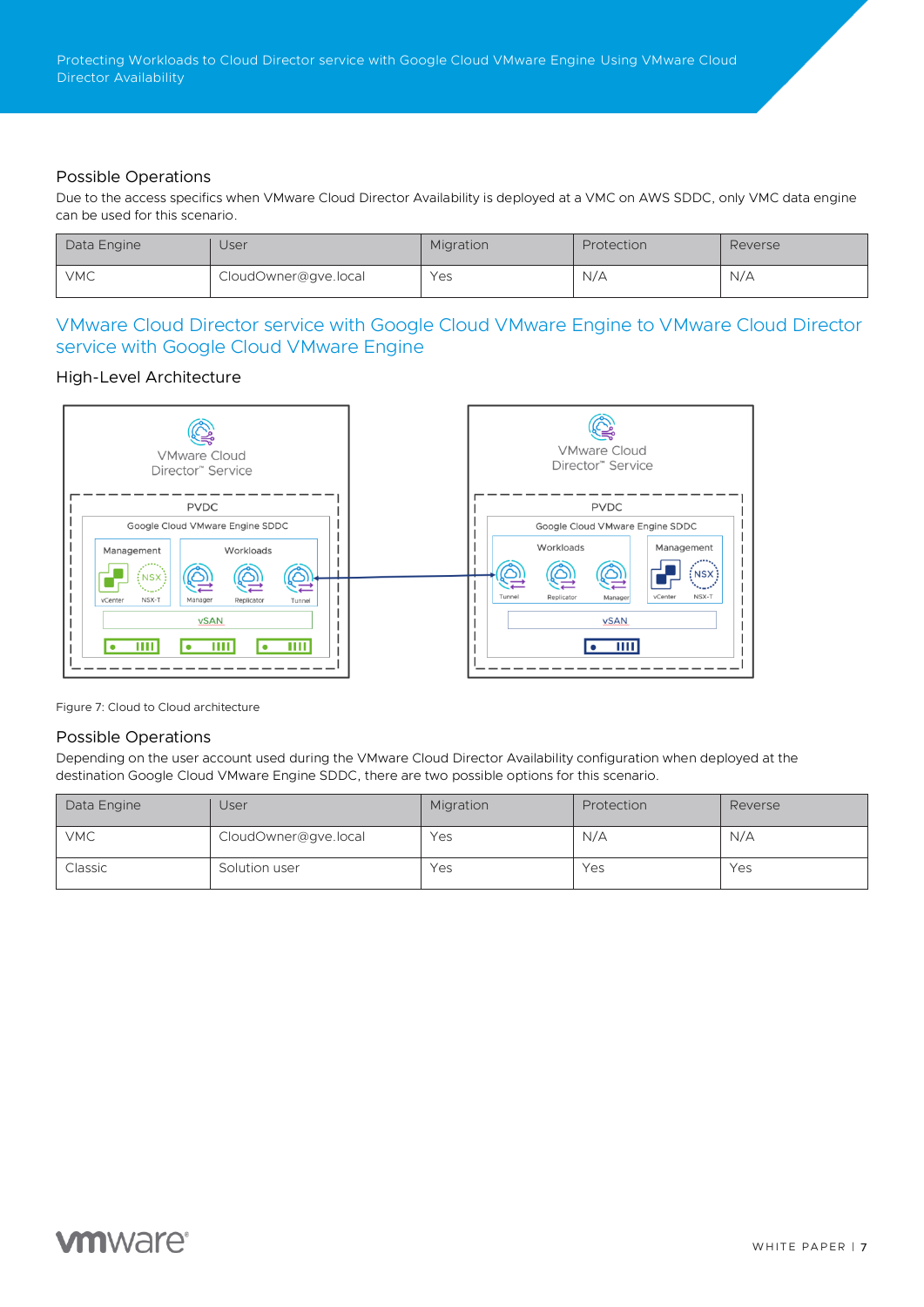Protecting Workloads to Cloud Director service with Google Cloud VMware Engine Using VMware Cloud Director Availability

# Usage Meter Reporting

To meter the product consumption data of VMware Cloud Director Availability, you must add the product instance to vCloud Usage Meter.

When using a remotely deployed Usage Meter, you don't need any additional network configuration or firewall tables. You only need to specify the VMware Cloud Director Availability Endpoint URL in the vCloud Usage Meter UI to connect to the instance. However, this will require the **Allow admin access from anywhere** option to be set.

If you do not want to allow the admin access, then you will need to create an additional public endpoint for the VMware Cloud Director Availability Management appliance UI.



Figure 8: Architecture with a remotely deployed Usage Meter